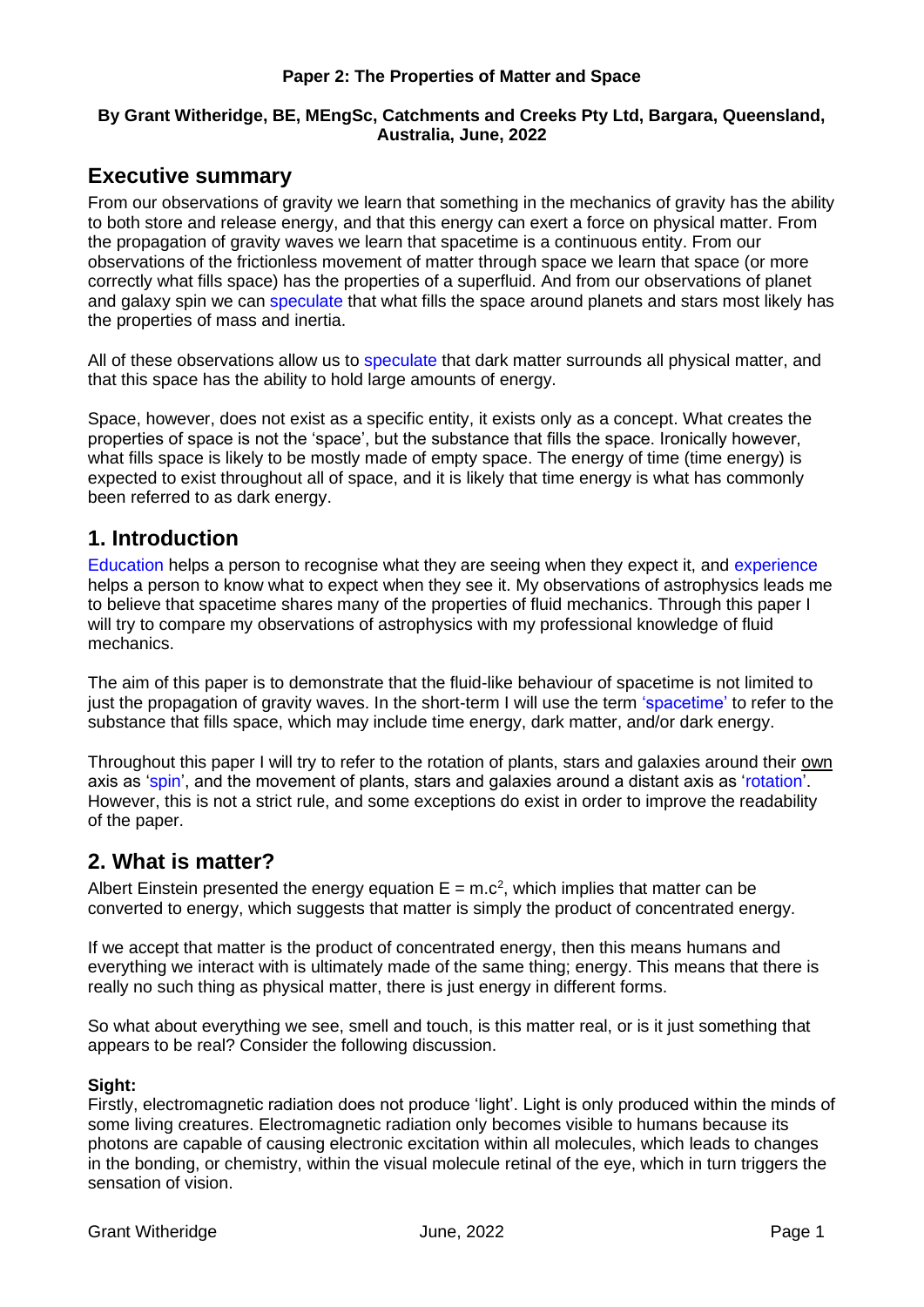This means that stars do not produce light, only the brain can do that; therefore the whole universe actually exists in permanent darkness!

### **Colour:**

Colour is only produced within the minds of some living creatures; therefore, the universe exists without colour.

### **Sound:**

Noise is only produced within the minds of some living creatures; therefore, the universe exists in total silence.

A tree does not create a noise when it falls in a forest, even if people are there to hear the noise. A falling tree produces only waves of air pressure, which are caused by molecular repulsion. These air pressure fluctuations are detected by our ears, which send an electrical signal to our brain, and only then is the 'idea' of a noise created. An actual 'noise' is never created.

### **Smell:**

The sensation of smell is produced only within the minds of some living creatures; therefore, the universe exists without smell.

### **Taste:**

Taste is the perception produced or stimulated when a substance in the mouth reacts chemically with taste receptor cells located on taste buds in the oral cavity, mostly on the tongue, which can detect five taste modalities: sweetness, sourness, saltiness, bitterness, and savouriness. The sensation of taste is produced only within the minds of some living creatures; therefore, the universe exists without taste.

### **Touch:**

Objects that we have traditionally referred to as 'matter' cannot physically touch each other. Molecular repulsion prevents any direct contact from occurring. The sensation of touch is registered by sensory neurones, which in turn send messages to our brain, which then creates the sensation of touch, even though no physical contact actually occurs.

However, 'touch' involves an action that is not created within the brain. The concept of touch, and therefore physical contact, exists because some forms of energy can take on the properties of mass, inertia, and the ability to exert a force. It is the 'force' that causes pain and injury, not the 'touch'.

### **Heat:**

The existence of heat is also an action that is not solely created within the mind of living creatures. It involves a transfer of energy, and sometimes a transfer of matter.

### **Momentum and inertia:**

Similar to the principles of 'touch', momentum and inertia exist because some forms of energy can take on the properties of mass, and the ability to exert a force on a mass.

# **3. What is space?**

How big is space, what is space made of, and when was space made?

There are at least three possible definitions of the size of space:

- space as defined by the location of distant galaxies (i.e. visible space)
- space as the region through which light has travelled (i.e. the creation of space and time through the movement of light); or
- space as an entity with fixed dimensions that existed before the Big Bang.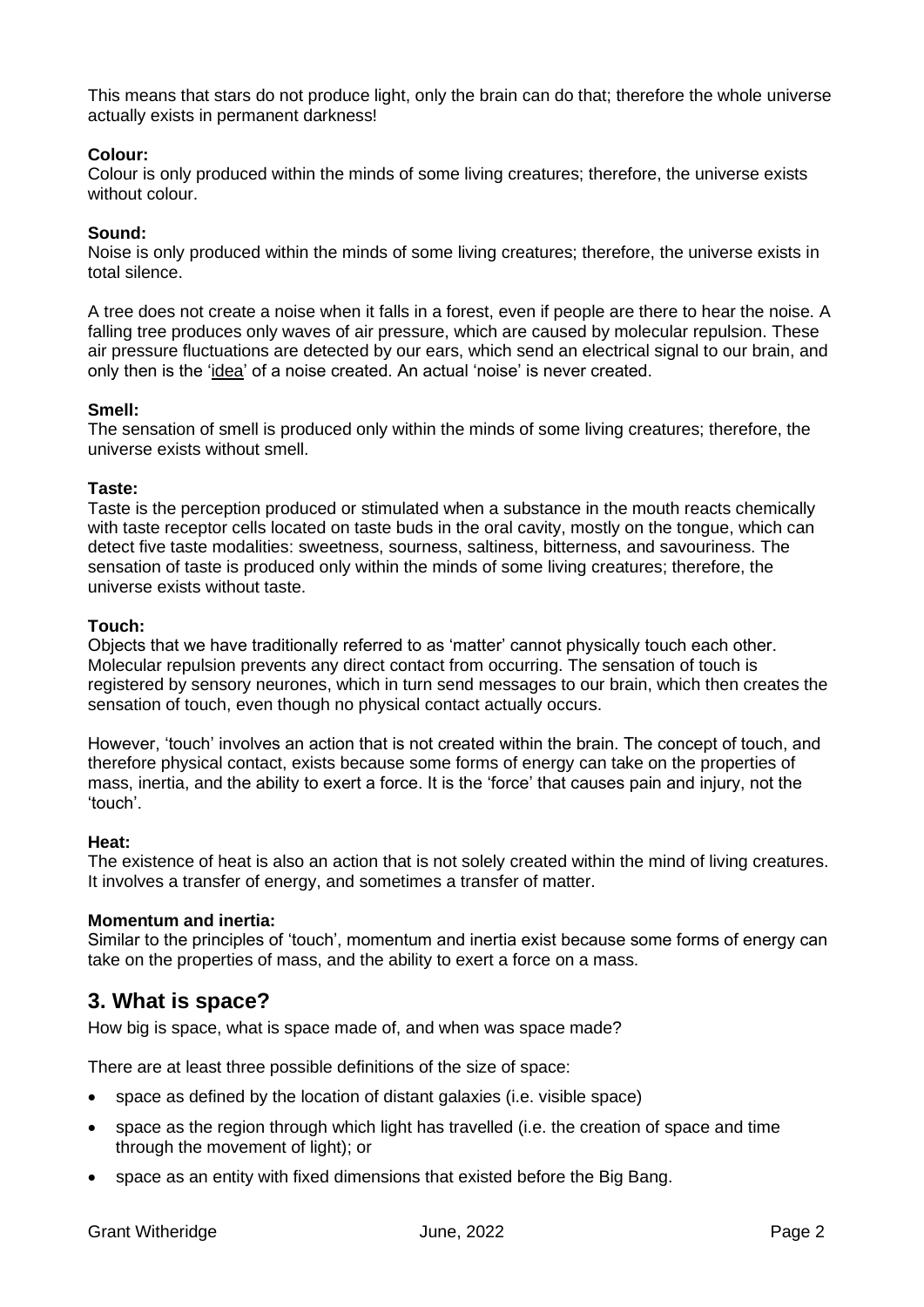If space did not exist prior to the Big Bang, then the extent of space would be defined by the travels of the first rays of light that left the Big Bang 13.77 billion years ago.

The only way for space to have existed **prior** to the arrival of light would be for space to have existed prior to the Big Bang (which is what some experts believe). This would mean that space would likely have achieved its maximum size prior to the Big Bang.

If Time was formed from energy during the Big Bang, then the energy of time would likely be spreading out across space, which would suggest that Time, and the rate of time, are both slowing with time (i.e. as Time spreads through space). Time would at least have to exist wherever light travels, because light cannot travel without Time.

In my opinion, there is no element or substance that exists as 'space'. When we talk about 'space' we are actually talking about what fills the space, rather than the structure of space. If we imagine space as a balloon, then ultimately it is the properties of the material that fills the balloon that governs the behaviour of the balloon, for example, an air-filled balloon, a water-filled balloon, and a helium-filled balloon all behave differently.

The substances that could fill space include:

- physical matter
- dark matter
- light
- time, and
- dark energy.

### **4. The ability to store and release energy**

In Paper 3, '*An Alternative Theory of Gravity'* I provide four possible explanations for the mechanics of gravity. In the paper I suggest that gravity results from spacetime pushing inwardly on physical matter (i.e. pushing inwardly on the Earth), and not from an internal force pulling matter inwards towards the centre of the Earth.

In this case the term 'spacetime' has been used to describe the entity that fills the space around the Earth (and other large objects of mass), and which uses either dark energy, or a time density gradient, to generate the force of gravity.

If an object of mass is lifted to a higher elevation, it is said to have gained potential energy in the form of 'height'. However, height is not a form of energy, it is only a measure of the potential work that this energy can perform. The potential energy generated by the lifting of an object is stored within the additional 'stretching' of spacetime. If the same object is released from a height, then spacetime will inject energy into the system similar to the relaxing of a stretched elastic band.

However, the mechanics of spacetime differs from the mechanics of an elastic band because the force generated by the stretching of spacetime reduces as the stretching increases, while the force generated by an elastic band increases as the stretching is increased.

Energy is imparted into an object of mass through the actions of a force, a force we know as 'gravity'. It can therefore be concluded that spacetime has the ability to both store and release energy, and that spacetime also has the ability to impart a force onto physical matter.

### **5. The propagation of gravity waves**

A gravity wave (or gravitational wave) is said to be a 'ripple' in spacetime, and it has the ability to alter the force of gravity. Fluid mechanics tells us that such a wave could only move through space if space is formed from a continuous entity (a continuum).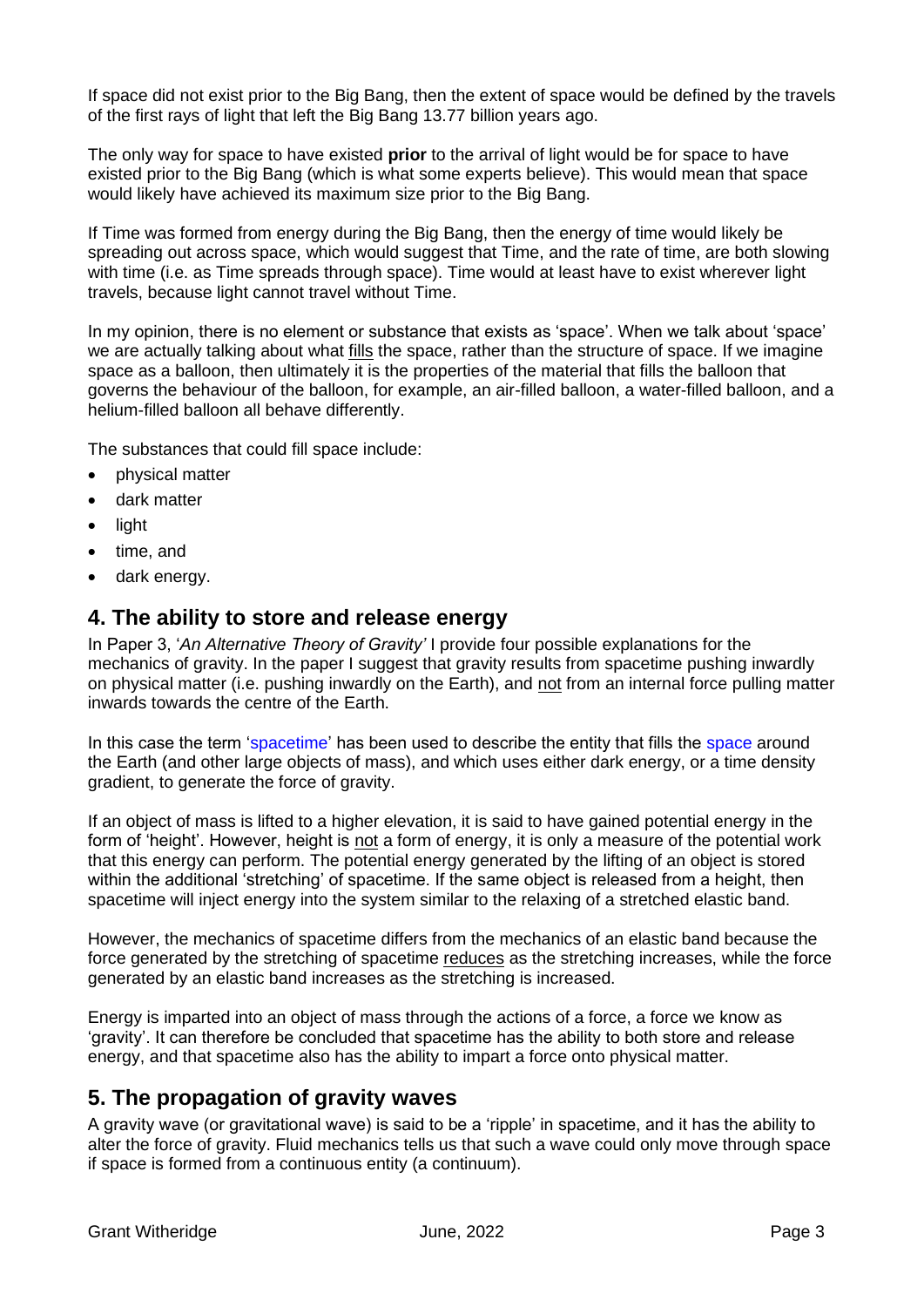Even though it has been reported that parts of space contain as little as one proton per cubic metre, this proton must exist within a continuous, but undetectable, substance (such as dark matter, or time energy) in order to allow the propagation of gravity waves.

There are two possible explanations for the movement of gravity waves, either:

- space is filled with dark matter that can facilitate the movement of a time density gradient; or
- 'Time' exists as a form of energy (i.e. time energy or dark energy), and this time energy exists as a continuous entity throughout space.

This means there is no such thing as an absolute vacuum in space. However, if a 'vacuum' were redefined as a region of space in which there is no physical matter, then space can largely be treated as a vacuum. If time energy exists, then it seems logical that time energy would exist throughout space, possibly at varying degrees of time density, and it is through this time energy that gravity waves travel.

# **6. The frictionless properties of spacetime**

Planets, stars and galaxies are known to be able to move through space with virtually no loss of speed or energy. This suggests that space is effectively frictionless, meaning that space acts like a superfluid.

However, this paper will present the theory that what fills the space around stars and planets most likely has some of the properties of matter, and thus it must begin to lose some of the properties of a superfluid when it is near physical matter.

# **7. The rotation of real fluids**

It has been suggested that the rotation of galaxies, and the spinning of stars and planets, is a consequence of the conservation of the rotational momentum generated within the original gas cloud. If this were correct, then it would seem logical that all the planets in our solar system would have developed similar directions of spin, with a similar axis of rotation, but Table 1 shows that this is not the case.

| <b>Planet</b> | <b>Axis</b>              | <b>Period</b>     |
|---------------|--------------------------|-------------------|
|               | degrees                  | <b>Earth days</b> |
| Mercury       | 0                        | 58.6              |
| Venus         | (anticlockwise)<br>177.4 | 243               |
| Earth         | 23.4                     | 1.00              |
| Mars          | 25.2                     | 1.03              |
| Jupiter       | 3.1                      | 0.41              |
| Saturn        | 26.7                     | 0.44              |
| Uranus        | 97.8                     | 0.72              |
| Neptune       | 28.3                     | 0.67              |

### **Table 1 – Planet spin axis and spin period**

Using the principles of fluid mechanics I would like to present an alternative description of how planets, stars and galaxies could develop both rotation and spin. I have no data to support the following theory—it is just an idea.

I will begin this discussion by first describing the mechanics of water rotation as it approaches a drainage hole (Figure 1), and then the rotation of atmospheric pressure cells (Figure 2).

When you pull the plug from a bath filled with water the following outcomes may be observed: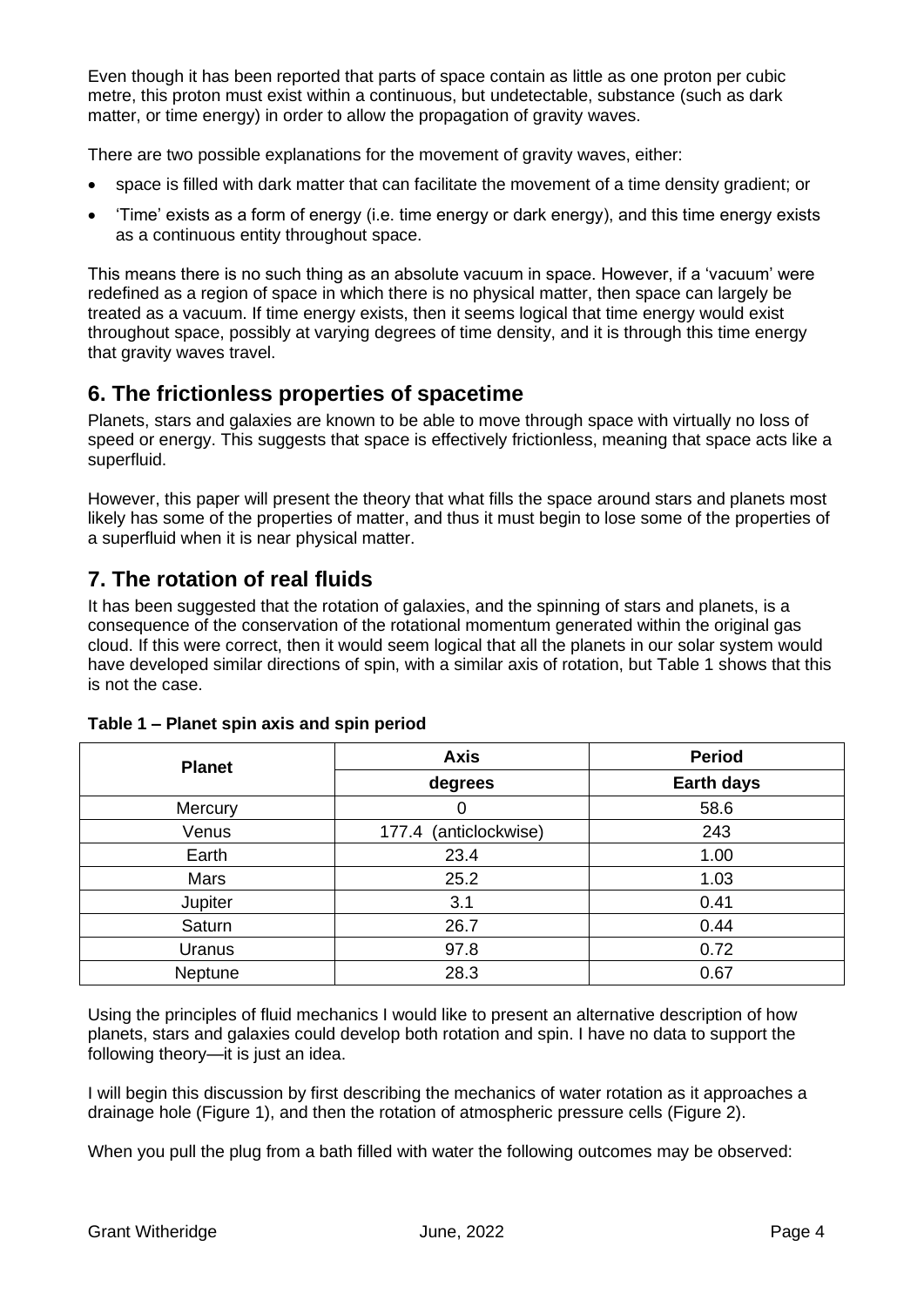- while the water remains relatively deep, the plug hole (outlet orifice) will discharge the water in a fully drowned condition, and there will be no obvious rotational flow patterns on the surface of the water
- as the water level falls there will be a point where the surface of the water begins to rotate (spin)
- eventually a visible whirlpool may form, which could rotate either in a clockwise or anticlockwise direction
- towards the end of the discharge the rotating motion may stop, and the water will once again flow in a relatively straight trajectory towards the plug hole.



**Figure 1: Hydraulic whirlpool above a drowned waterway culvert (not a bath!)**



**Figure 2: Rotating (spinning) low pressure cell in the southern hemisphere**

So why does the water develop a whirlpool? What force is involved? And do all whirlpools in the southern hemisphere rotate in the same direction?

While the water in the bath remains relatively deep, the water will approach the drainage hole along a relatively simple trajectory with curvature only in the vertical plane. In hydraulics we draw this flow pattern using either streamlines or a flow net. The force that drives this motion is obviously 'gravity', which causes a pressure difference to exist within the water.

As the water level falls, the effective flow area around the plug hole becomes smaller and smaller. Consequently, the approach velocity of the water not only increases due to the pressure difference, but also because the effective flow area through which the water travels is decreasing, which further distorts the flow net.

While the water depth is relatively shallow, the flow conditions in the bath will be dominated by the flow's horizontal momentum. When the water reaches the drainage hole this horizontal momentum needs to be replaced by vertical momentum. But you cannot convert horizontal momentum into vertical momentum without a force, and the only force available is gravity, which is a relatively weak force.

As the water approaches the drainage hole, the flow's horizontal momentum causes the water to flow past the edge of the drainage hole, similar to water approaching the edge of a waterfall (Figure 3). However, because a drainage hole is round, the water will approach the drainage hole from all directions, which means the water must compete with the surrounding water in order to move towards the centre of the drainage hole.

If the water continues to approach the drainage hole along a near horizontal trajectory, then the water above one side of the drainage hole will try to move into the space currently being filled by the water approaching from the other side. Such flow conditions are unstable. Eventually some disturbance in the water will cause the water to move into a spiral pattern, which allows the water's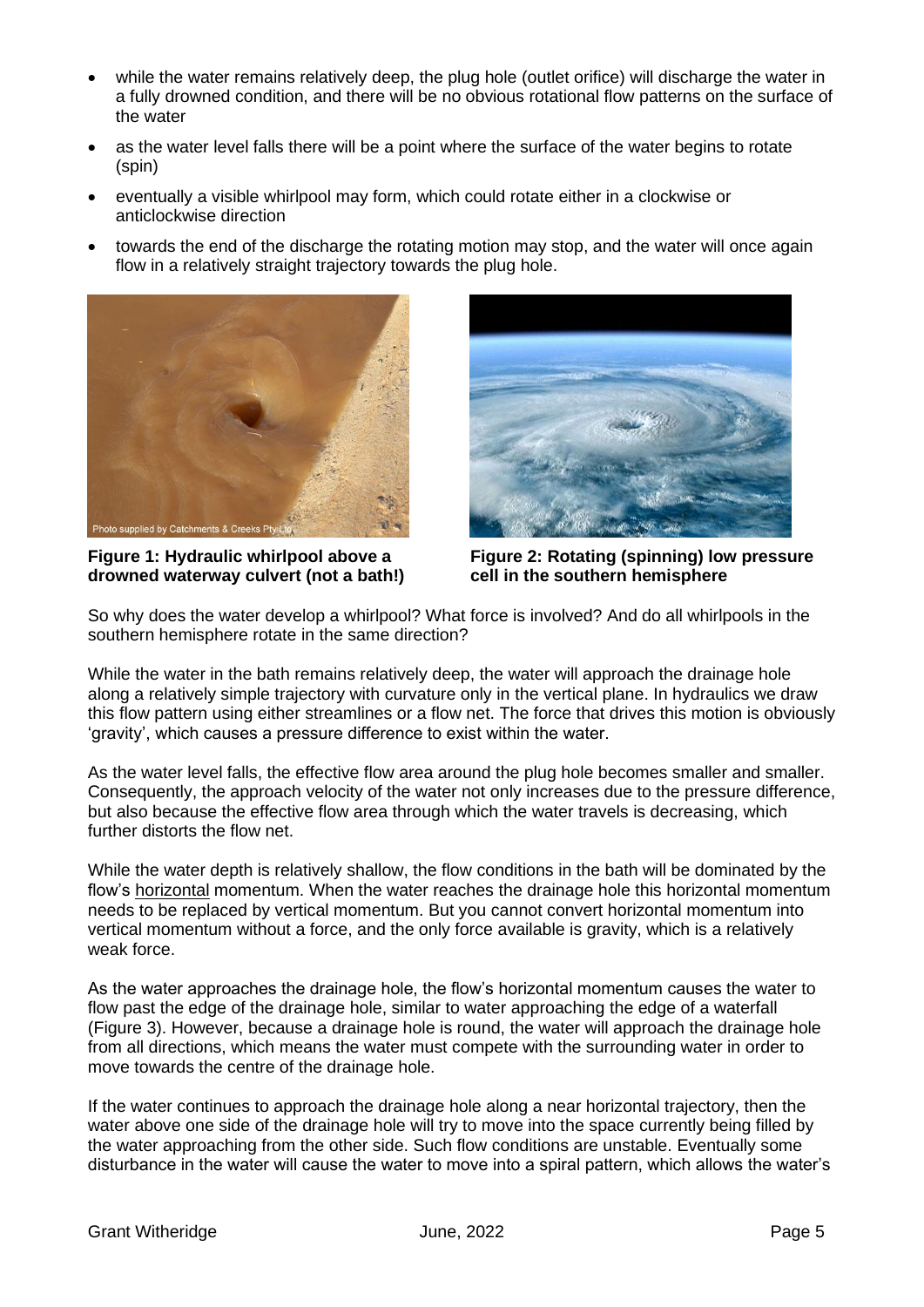horizontal momentum to be converted into angular momentum without the need of a significant force (Figure 4).

The resulting whirlpool is a stable hydraulic condition that feeds itself energy until the rotational velocity equals the velocity of the approaching flow. Once a whirlpool is formed, the active centrifugal forces within the whirlpool force the water to move closer to the outer surface of the drainage hole (i.e. the opposite outcome to the previous non-whirlpool flow condition).





**Figure 3: Likely flow conditions at a drainage hole if a whirlpool vortex is not formed (side view)**

**Figure 4: Induced whirlpool vortex at a drainage hole (viewed looking down towards the drainage hole)**

Given time, similar whirlpools can develop in deep water conditions (Figure 1), but your typical bath tub drains too quickly for a deep water whirlpool to form.

One way to think of the water approaching a drainage hole is to consider a bowling ball rolling down a bowling lane. The floor of a bowling lane is slightly curved, with a 'flat' crest running down the centre of the lane. On either side of the bowling lane are the channels (Figure 5).



#### **Figure 5: Stable and unstable rolling conditions (Ten pin bowling lane)**



**Figure 6: Anticlockwise rotation of a low pressure cell in the northern hemisphere**

Initially the bowling ball may spend some time travelling along the centre of the lane, but given enough time, the ball will either fall to the left, or to the right, and then drop into one of the side channels. However, due to the relative short length of a bowling lane, there is a good chance that the ball will hit the pins before it falls into one of these side channels.

The passage of the bowling ball down the centre of the lane is considered to be unstable because of the curvature of the floor. Similarly the passage of water moving along a straight path towards a drainage hole is unstable because of the influence of the surrounding water, which is trying to compete for the same space above the drainage hole.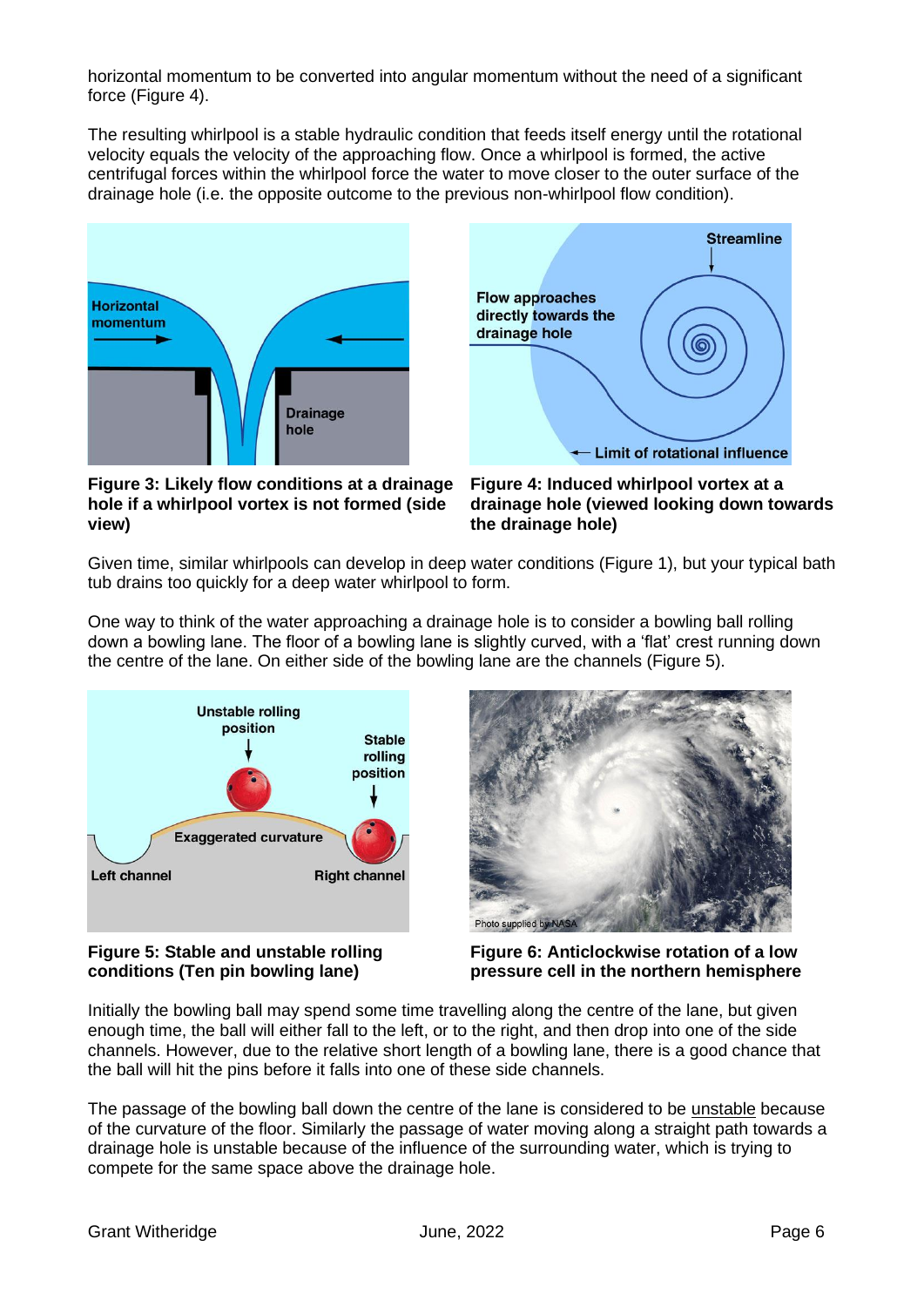All that is required is for a minor disturbance to cause the bowling ball to move towards either the left or right channels. Similarly, if the water approaching a drainage hole is pushed to the left it will begin a stable clockwise rotation. If the water is pushed to the right it will begin a stable anticlockwise rotation.

The difference between the bowling ball example and a whirlpool is that a bowling ball has no memory of past travels, and therefore is not influence by the movement of any bowling balls that had previously travelled down the lane. However, water is a continuous, and usually homogeneous substance, which experiences movement that can be influenced by the movement of the surrounding water, as well as the immediate past movement of the water.

So in answer to the original questions, a whirlpool develops because the water finds it easier to convert its horizontal momentum into rotational momentum, rather than vertical momentum. The force energising this flow condition is gravity. And whirlpools in the southern hemisphere can rotate in either a clockwise or anticlockwise direction.

If we now consider the movement of air towards an atmospheric low pressure cell, the first thing we should note is that air is a 'fluid', and as such it exhibits flow properties similar to water.



**Figure 7: Variation in surface velocity of the earth (Earth's rotation to the east)**



**Figure 9: Clockwise rotation of low pressure cells in the southern hemisphere, with anticlockwise rotation in the north**



**Figure 8: Movement of air relative to the Earth as it moves north and south in the southern hemisphere**



**Figure 10: Movement of air relative to the Earth as it moves north and south in the southern hemisphere**

The primary driving force for the movement of air is the air pressure gradient, and the rotation of high and low pressure cells is primarily due to the rotation of the Earth. As the Earth rotates (spins) towards the east, it causes the air above the equator to travel faster than the air north or south of the equator (Figure 7). As a low pressure cell draws air away from the equator, this air will try to move towards the east faster than the ground below it (Figure 8).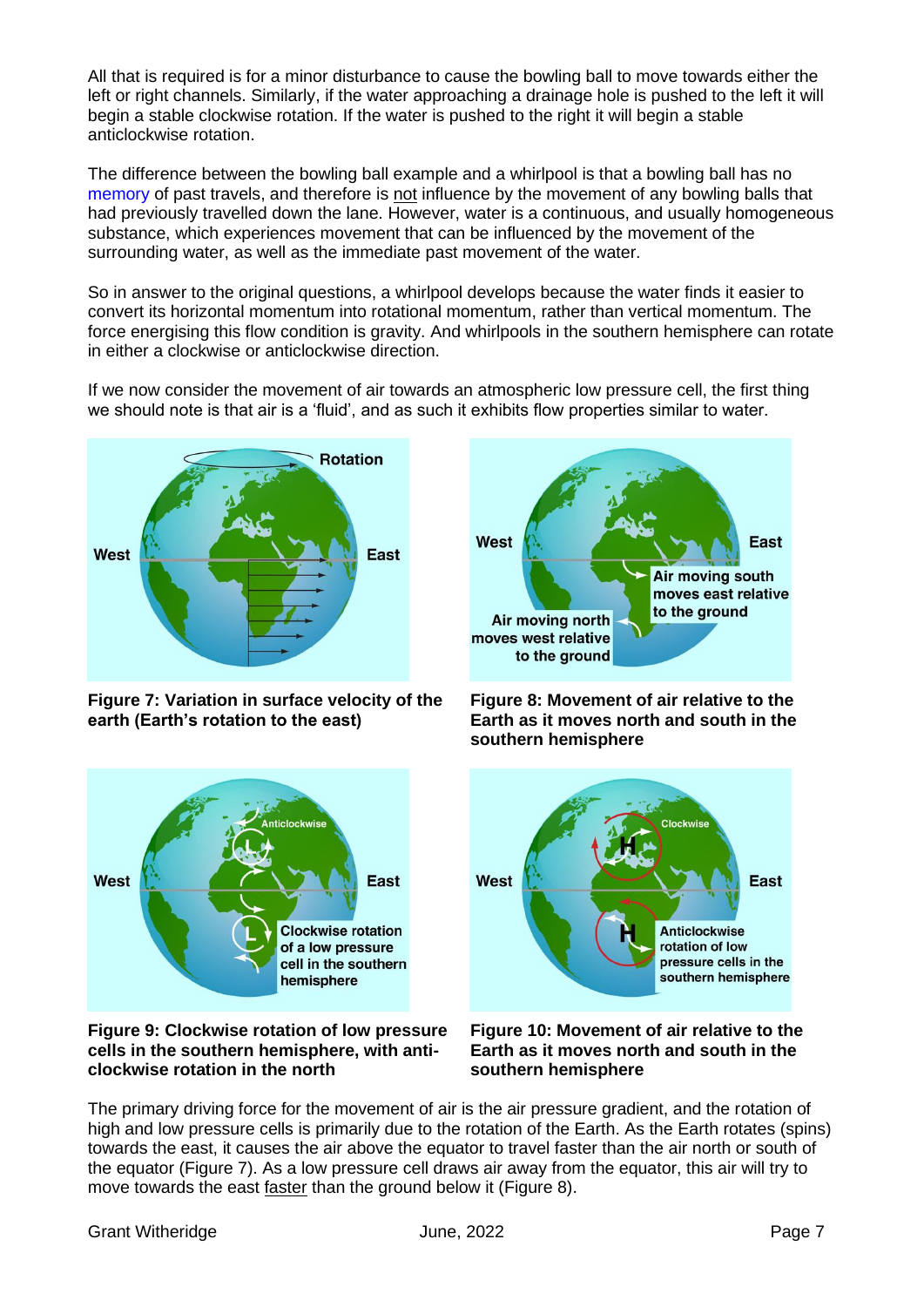Similarly, as a low pressure cell draws air away from the poles, this air will try to move towards the east slower than the ground below it, which results in its 'relative' movement west. In the southern hemisphere this means that air to the north of a low pressure cell wishes to move east relative to the centre of the cell, and air to the south of a low pressure cell moves west. Collectively this causes low pressure cells in the southern hemisphere to rotate clockwise (Figure 9). The reverse action results in high pressure cells rotating in an anticlockwise direction (Figure 10).

This means the rotation of atmospheric low pressure cells is caused by forces that cannot be related to the formation of planets, stars and galaxies. Consequently this type of fluid motion cannot improve our understanding of astrophysics.

# **8. The spinning of planets, suns, solar systems and galaxies**

If a giant gas cloud (Figure 11) did inherit a small degree of 'spin' from the Big Bang, then it is likely that any galaxy formed by such a gas cloud would develop a similar, but more rapid, spin around a common axis.

If a large scale spin did form within a gas cloud, then I would assume that gravitational forces and the spin axis would eventually collapse the cloud into a disk-like formation (Figure 12).



**Figure 11: Representation of a solar gas cloud prior to the formation of a galaxy**



**Figure 12: Conversion of a largely three dimensional gas cloud into a spinning disklike formation**

If the gas cloud did not have a rotation, then weak gravitational forces would eventually cause matter to be drawn (actually 'pushed') along a straight path towards the centre of the gas cloud (Figure 13). This contraction would occur along all three dimensions, and is unlikely to result in the galaxy developing a spin.

So is the initial rotation of the gas field the only mechanism by which a galaxy could achieve spin, or is there some other mechanism that could cause the contracting matter to enter into a curved travel path (Figure 14)?

One possible mechanism could be due to variations in the gas cloud's density, which could cause matter to follow an irregular (non-straight) trajectory toward the centre as a result the matter being pushed by non-symmetrical gravitational forces. Such an irregular trajectory could possibly result in the accelerated matter entering into an orbital path as it approached the centre of the gas cloud.

However, you would expect that the majority of matter would arrive at the centre of the gas cloud in a random pattern, so no particular direction of rotation would dominate. Also, unlike water, a gas cloud is not considered to be a continuous fluid. So if some matter did enter into a curved path, the trajectory of any subsequent matter would not necessarily follow the same path.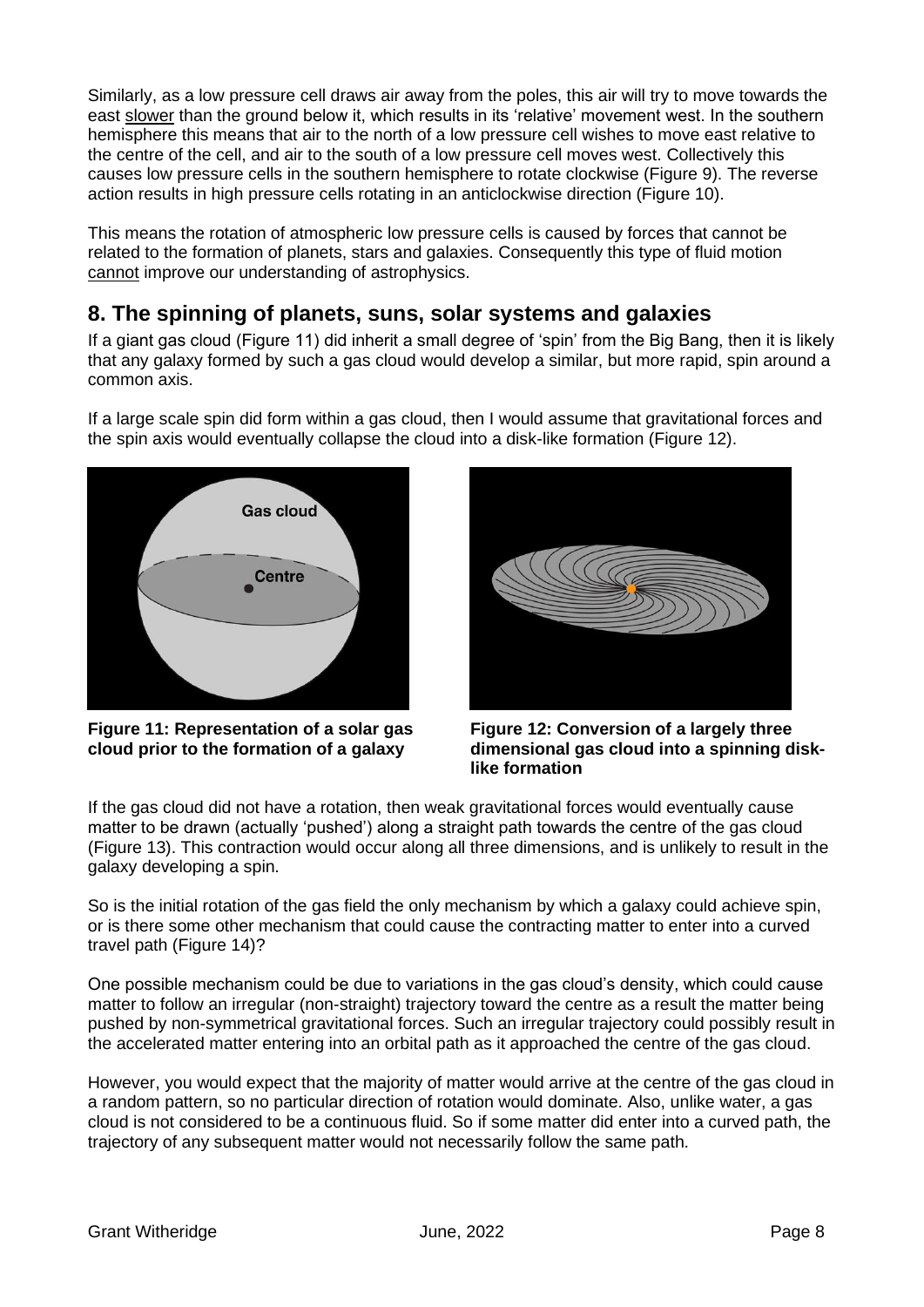In conclusion, it would appear that the 'spin' of a galaxy around its own axis would most likely have developed from the initial spinning of the gas cloud.





**Figure 13: Initial contraction of the gas cloud Figure 14: Curved travel path**

If we now consider how planets and stars develop their 'spin', it does not seem likely (or even possible) for forming planets and stars to inherit their spin from the original gas cloud. The gasses that contract to form a star or planet (Figure 15), would continue to follow a path of rotation, but without the attribute of spin. So the mechanics that forms a spinning galaxy cannot be the same as the mechanics that forms a spinning star or planet. Consequently it is not unexpected to find that each of the planets in our solar system has a different axis of spin (Table 1).

It should also be obvious that once a star has formed within a galaxy (Figure 16), there would be no mechanism that would induce spin that could be related to the rotation of the gas cloud.



**Figure 15: Formation of a planet within a gas cloud (looking down the axis of spin)**



**Figure 16: A growing star forming within a collapsing gas cloud (looking down the axis of spin)**

# **9. A possible cause of planet, star and galaxy spin**

In order for a planet (or star) to develop spin during its formation, it would be necessary for the collecting matter to arrive along a dominant travel path. If all the matter arrived in a random nature, then it would be difficult to see how a planet could develop spin. Given that it appears that most planets do develop spin, it would seem reasonable to speculate that there must be some type of mechanism that causes a majority of the collecting matter to arrive along a dominant travel path.

The generation of 'spin' by planets (and stars) would appear to be far more likely if the space around these objects was able to generate a similar spin, and therefore a 'memory' of the travel path of the matter that had previously travelled towards the growing planet (Figure 17).

Therefore, the probability of a planet developing spin would appear to be more likely if: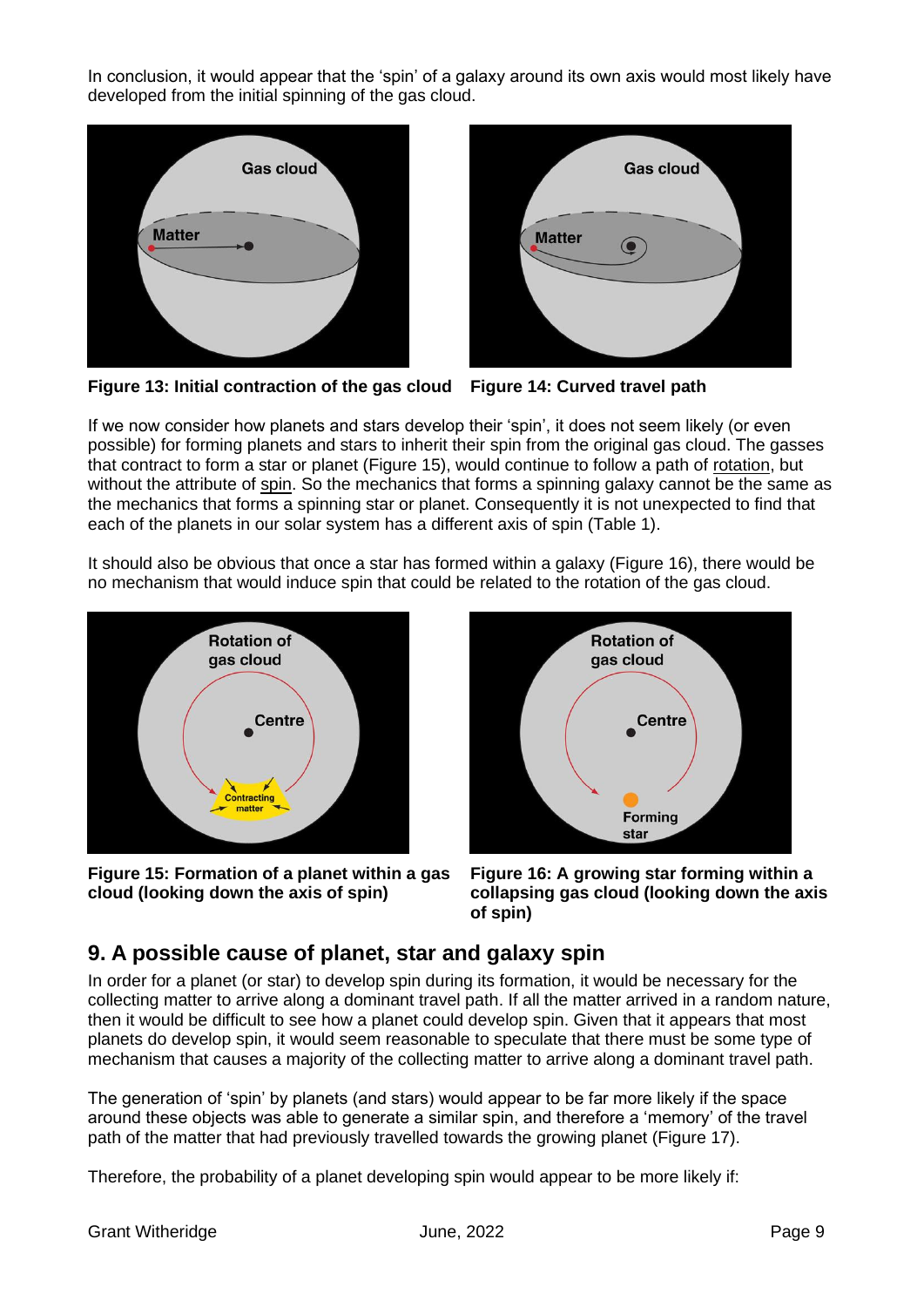- dark matter collects around the forming planet
- the dark matter has some of the properties of physical matter, specifically mass, inertia and the ability to exert a force on physical matter
- the dark matter begins to develop a spin in unison with the planet (Figure 18); and
- the travel path of the matter that is travelling towards the forming planet is influenced by the spinning dark matter, thus allowing a dominant direction of spin to develop.



**Figure 17: Speculation of a possible inner space-time developing a rotation (spin) around the centre of a gas cloud**



**Figure 18: Speculation of a band of spacetime (or dark matter) circulating the Earth (looking at the north pole)**

Figure 18 displays a rotating ring of dark matter around a planet that is relatively thin. In reality, however, this dark matter would extent endlessly into space at a decreasing density. The dark matter would likely have a density that reduces with the square of the distance from the planet (i.e. the dark matter would be linked to the slowing of time and the generation of gravity).

It is noted that the formation of a rotating ring of dark matter around a planet would not affect the frictionless movement of the plant through space because the dark matter would be travelling with the planet, and the dark matter would move without friction or turbulence through the surrounding space, whether such space was filled with dark matter, dark energy, or time energy.

It is also noted that an Apollo rocket passing through the dark matter on its way to the Moon would not experience the presence of the dark matter because the dark matter would be spinning in unison with the Earth.

I cannot confirm that such dark matter exists, or that there would be a mechanism that would force the dark matter to attach itself to physical matter—it is just another idea.

# **10. Dark matter and dark energy**

The various theories presented in this series of papers suggest that:

- dark matter exists around all physical matter, with a density that varies with the inverse of square of the distance from the planet; and
- dark energy is the same as time energy, which is the dominant force in the generation of gravity.

### **11. Expansion of the universe**

It would appear that the expansion of the visible universe is related to either:

• a repelling force that exists between either dark energy and dark matter, or dark energy and physical matter; or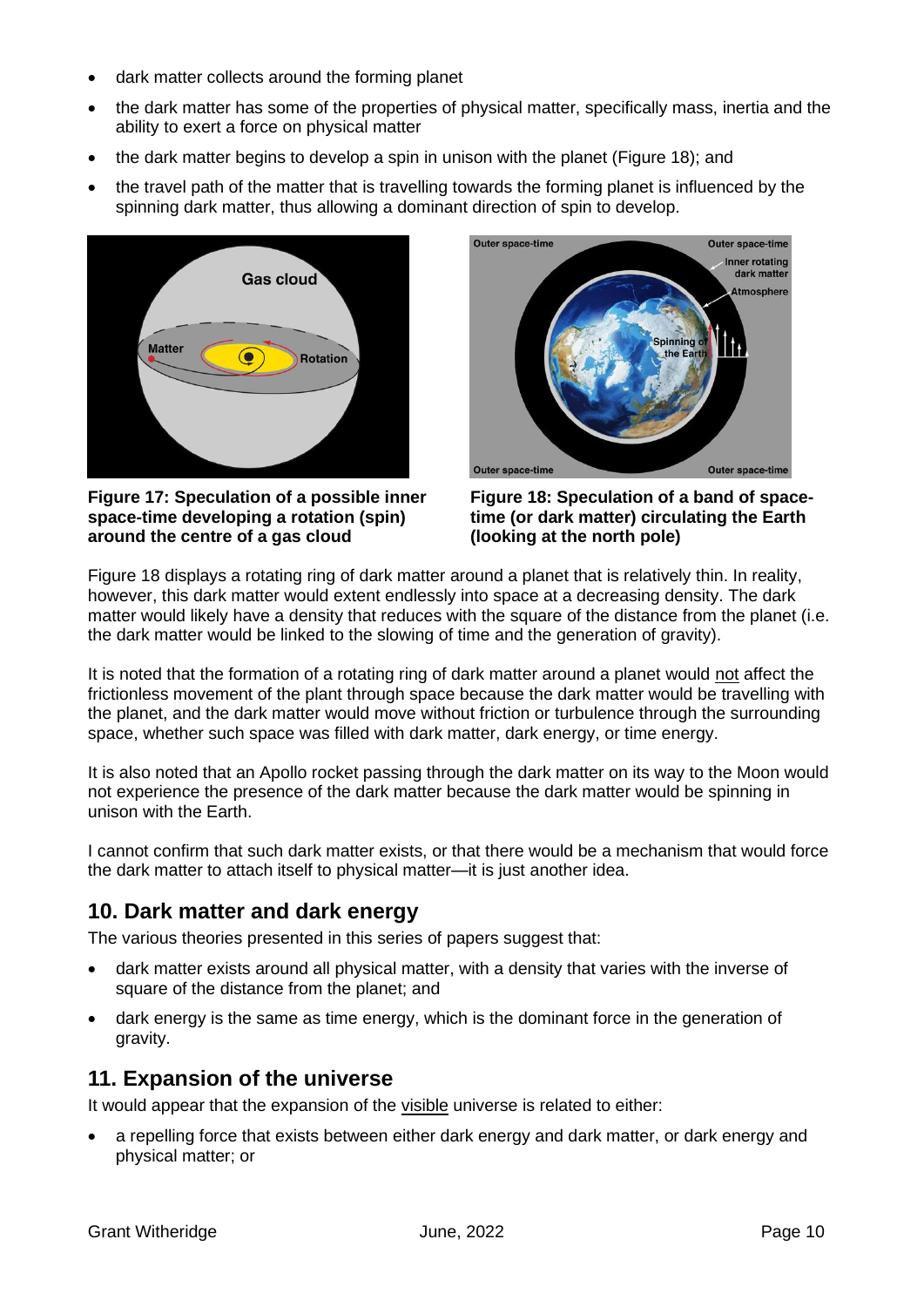• the effect of changes in the rate of time (i.e. the time density) across the universe that makes distant galaxies appear to be moving faster than they are moving within a local frame of reference.

If, however, we consider the expansion of space as being determined by the passage of light, then we may come to another conclusion.

If we accept that:

- Time and space did not exist prior to the Big Bang; and
- light cannot move unless there is Time and space; and
- the dimensions of space are defined by the travel path of light; then,

. . . we must also accept that light can only travel as far, and as fast, as the expansion of Time and space.

If we also accept that:

- 'space' does not exist as an entity, but instead space is defined only by what fills the space; and
- the substances that can fill space include: physical matter, dark matter, light, time energy, and dark energy; and
- both physical matter and dark matter cannot travel at the speed of light; then,

... we must accept that space cannot be filled completely by physical matter or dark matter because this would result in space expanding at a significantly slower rate than our observations of space suggest. This means space must be filled by either: light, time energy, or dark energy.

Now we know that wherever light travels, Time must also travel. We also know that Time has some special properties. As children we think of 'time' as being something that does not physically exist, as something that was not created, nor can it be modified. Most of us freely accept that time must have existed before the Big Bang. We find it hard to accept that time only started during the Big Bang. We find it hard to accept that time can be slowed, but strangely, due to the power of movies, we find it easy to accept that Superman and space travellers can travel back through time.

If we accept that the rate of time is slower on the surface of the Earth than it is at a high altitude, then we must decide:

- does Time actually become slower near stars, planets and moons; or
- does the curvature of space (or what fills space) cause Time to take a short-cut and therefore only appear to be functioning slower near stars, planets and moons?

If it is what fills space that causes Time to take a short-cut, and therefore only appear to be slower near stars, planets and moons, then it must be either light or dark energy that fills space (i.e. we eliminated 'Time' from our previous list).

Well we know it cannot be 'light' that alters Time because the rate of time does not change when light slows as it passes through gases, glass and water.

So by elimination we are left with the idea that space is filled with dark energy. This means the rate of movement of the light generated by the Big Bang, and therefore the expansion of space, must be governed by the speed that dark energy can travel. So the question is: How fast can dark energy travel? Does dark energy travel at the same speed as light energy?

If we accept that dark energy both fills and defines the limits of space, and that dark energy can travel at the speed of light, then what will govern the expansion of space will now become the